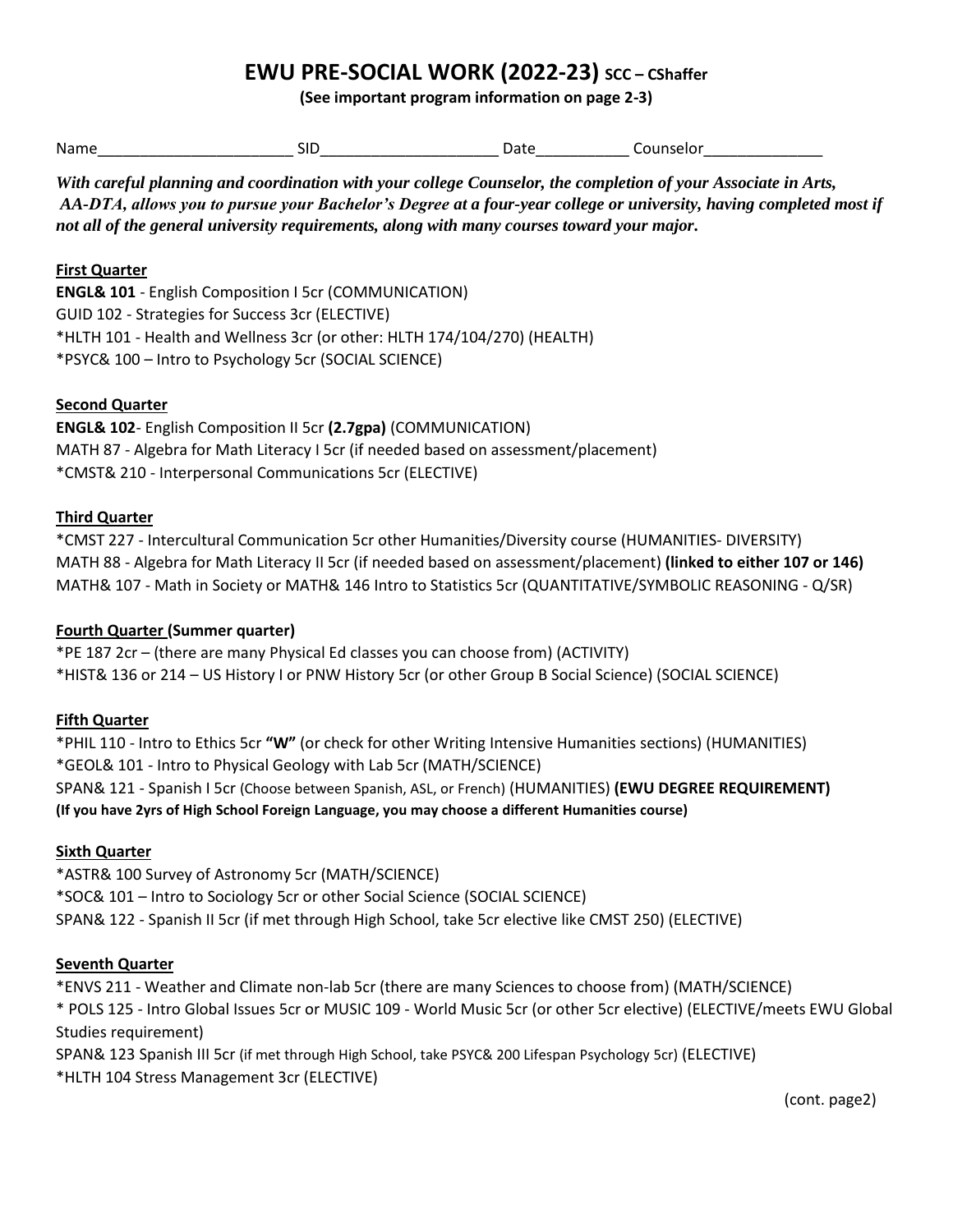\*When non bolded examples are used, students may choose **ANY COURSE from that area of Associate in Arts- Direct** 

**Transfer Agreement - AA-DTA - WORKSHEET** in COMMUNICATION/QSR/HUMANITIES/SOCIAL SCIENCE/MATH SCIENCE/HEALTH PE /ELECTIVES.

5cr are required in **"W"** Writing Intensive. Always check to make sure the class section you select for a "W", is listed "W".

5cr are required in **"D"** Diversity. CMST 227 or 226 meets both SCC and EWU's Diversity requirement. SOC& 201 meets EWU's Global Studies requirement and SCC's Social Science Group B option, as does POLS& 203, 125, or HIST 230.

## **EWU BASW Program**

**Applicant Instructions including information on Criminal Justice, Child or Adult Protective Services Involvement. https://www.ewu.edu/cpp/wp-content/uploads/sites/24/2021/10/BASW\_Application-Instructions\_10-22.pdf**

## **All application materials, including references, must be submitted by May 31, 2022.**

If you have questions about the BASW Program admission requirements or how to meet them, please contact **Dr. Kathryn DePaolis, BASW Program Director, at (509) 359-4538 or [kdepaolis@ewu.edu.](mailto:kdepaolis@ewu.edu)**

# **Eligibility to Apply:**

Before you apply, you should meet these criteria:

- 1. Applicants must have a minimum cumulative GPA of 2.5 to apply for the BASW Program. Applicants with a GPA lower than 2.5 must provide a brief explanation in their online application explaining the reason behind their GPA not meeting the minimum requirement. These applications will be reviewed on a case by case basis.
- 2. Applicants must have earned a minimum of 80 college credits
- 3. Applicants must have no more than TWO EWU or DTA required classes remaining by the start of the BASW Program (courses that are in progress during the spring and summer quarter in which the student is applying may be counted toward meeting the preceding criterion).
- 4. Applicants must have completed English 201 or an equivalent course as part of their DTA transfer credits with a minimum grade of 2.7 (B-) at the time of their application.
- 5. Applicants must have completed Intermediate Algebra or Algebra Reasoning (MTHD 104 or MTHD 106 at EWU) or an equivalent course as part of their DTA transfer credits with a minimum grade of 2.0 (C) at the time of their application.
- 6. Applicants must have spent a minimum of 40 hours in a volunteer or paraprofessional capacity at the time of their application working in one place where the applicant's primary responsibilities directly involved working with others in a helping process.
- 7. If you have questions about these criteria, how to meet them, or how to meet them before beginning the BASW Program, please contact Dr. Kathryn DePaolis, BASW Program Director, at (509) 359-4538 or [kdepaolis@ewu.edu](mailto:kdepaolis@ewu.edu) .

# **Criminal Justice, Child or Adult Protective Services Involvement:**

When applicants have criminal justice, child protective services (CPS), or adult protective services (APS) histories, such backgrounds **can limit their opportunities in practicum placement and professional employment.** Although discussing one's criminal justice, CPS or APS background does not automatically guarantee or preclude admission to the BASW Program, failure to disclose *all* of the circumstances of *any* adult record with Criminal Justice, CPS or APS at the time of application to the BASW Program is grounds for immediate dismissal from the program when any failure to disclose such information is discovered. Before practicum placement can begin some practicums may require students submit to a background check.

Disclosing criminal justice, CPS or APS involvement in an applicant's history must include all of the following for each incident in their online application:

1. When the event(s) occurred;